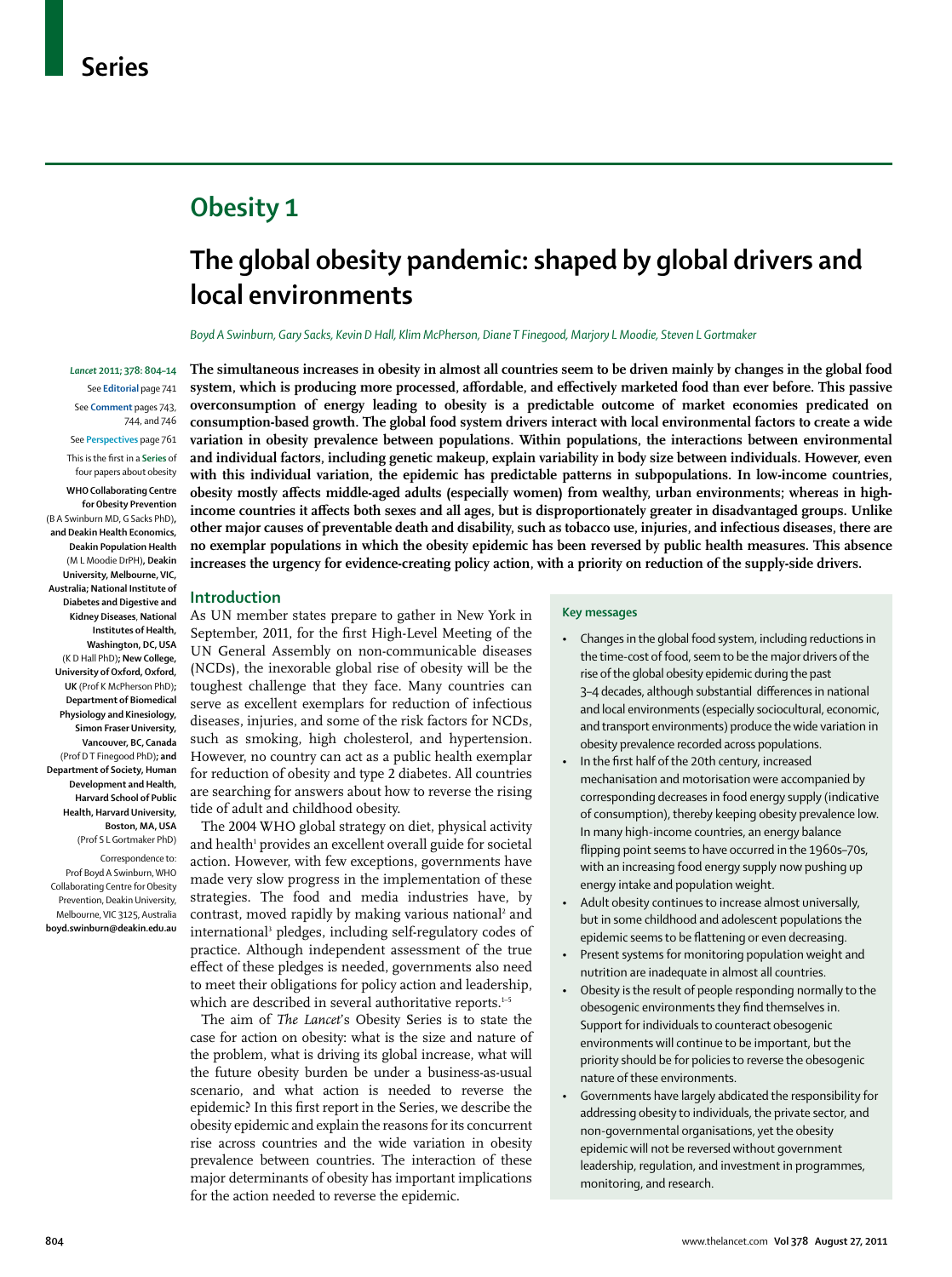## **The global rise in obesity prevalence**

The rise of the obesity epidemic seemed to begin almost concurrently in most high-income countries in the 1970s and 1980s;<sup>6</sup> since then, most middle-income and many low-income countries have joined the global surge in obesity prevalence in adults and children.7–9 By 2008, an estimated 1·46 billion adults globally were overweight (body-mass index  $[BMI] >25$  kg/m<sup>2</sup>) and 502 million adults were obese (BMI >30 kg/m<sup>2</sup>).º Furthermore, an estimated 170 million children (aged <18 years) globally were classified as overweight or obese.<sup>10</sup> This estimate includes more than 25% of all children in some countries, more than double the proportions from the start of the epidemic (figure 1).

Analysis of the patterns of the obesity epidemic in the past four decades is limited by the absence of representative data from different countries.<sup>11</sup> Nevertheless, the pattern by which obesity prevalence rises in particular populations seems predictable. In low-income and middle-income countries, groups of high socioeconomic status in urban areas tend to be the first to have high obesity prevalence, but the burden of obesity shifts to low socioeconomic status groups and rural areas as a country's gross domestic product (GDP) increases.<sup>14,15</sup> In Brazil, one of the few middle-income countries with repeated cross-sectional surveys of BMI, this pattern was particularly evident for women, with obesity rates increasing rapidly in the lowest income groups.16 The highest prevalences of overweight and obesity are in middle-age groups (45–59 years) throughout this transition.<sup>12,17</sup>

The global rise of obesity has serious health effects. Raised BMI is an established risk factor for diseases such as type 2 diabetes, cardiovascular diseases, and many cancers.4,18,19 The disability attributable to obesity and its consequences was calculated in 2004 at more than 36 million disability-adjusted life-years,<sup>18</sup> with obesity accounting for between 2% and 6% of total health-care costs in many countries.<sup>20</sup> NCDs are now the dominant cause of preventable disease burden even in many lowincome countries,<sup>18,21</sup> and obesity has overtaken tobacco as the largest preventable cause of disease burden in some regions.22 Although the reduction in premature mortality and morbidity from cardiovascular diseases in highincome countries during the past 40 years has been substantial, there is serious concern that the rise of obesity and type 2 diabetes will slow or even reverse this trend.<sup>23-25</sup>

The increases in overweight and obesity in adults are widely projected to continue to heighten the burden of obesity-related morbidity and mortality in the coming decades.1,26 However, encouraging reports are emerging from countries such as Sweden, Switzerland, France, and Australia that overweight and obesity prevalence in some childhood age groups might be flattening or even decreasing.<sup>27</sup> But, overall prevalence is still high. Crucially, very few countries have adequate monitoring systems in place, which is remarkable in view of the importance of this issue. Consequently, the frequency and standard of



*Figure 1:* **Estimates of percentage of childhood population overweight, including obese (with use of International Obesity Taskforce cutoffs) in a selection of countries** Based on data from Wang and Lobstein,<sup>11</sup> International Association for the Study of Obesity,<sup>12</sup> and Matsushita



*Figure 2:* **Prevalence of obesity (body-mass index [BMI] >30 kg/m²) in adult women in a selection of countries in the 2000s**

Data from International Association for the Study of Obesity.<sup>17</sup>

and colleagues.<sup>13</sup>

monitoring urgently needs to improve so that the progress of the global epidemic can be tracked and lessons from the experiences of different countries and population groups can be learnt.

The available data show very wide variations in obesity prevalence globally, particularly for women (figure 2). For some populations (eg, China), small body-frame sizes mean that a BMI cutoff point of 30 kg/m² for obesity will underestimate the amount of over-fatness and comorbidities, compared with other populations with larger frame sizes (eg, Tonga).<sup>28</sup> However, this definitional difficulty does not account for the 100-times differences between the populations (0·7% *vs* 70%). Many of the reasons for the variations across populations are intuitive. For example, Ethiopia does not have sufficient national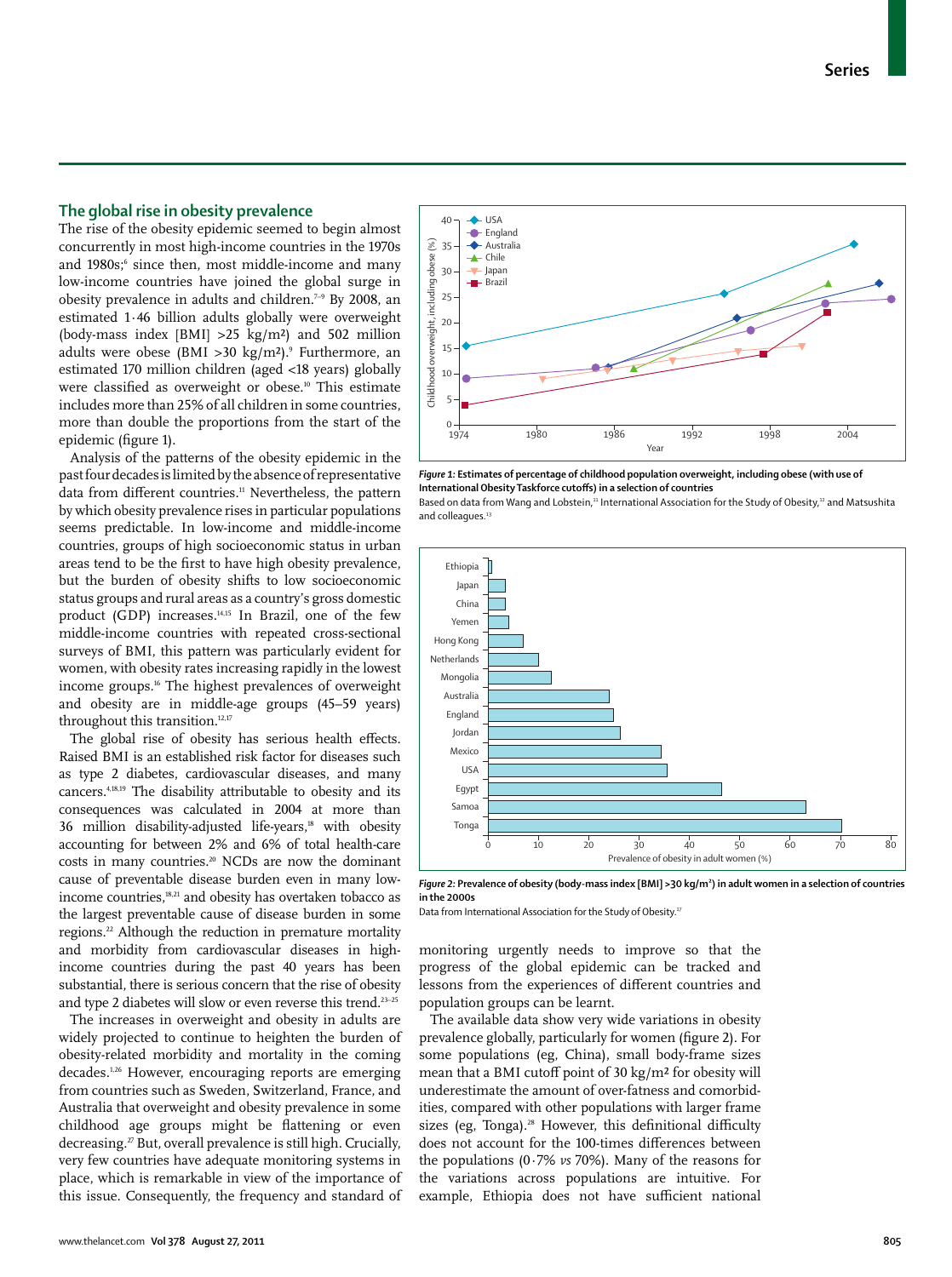wealth for obesity to have manifested itself, and populations in Hong Kong and Jordan have had a greater exposure to obesogenic food environments than do their counterparts in China and Yemen. However, many complexities exist in understanding why some populations and subpopulations are more susceptible to the drivers of obesity than others, and how mediating factors affect different population groups.

## **Broad economic effects on obesity**

The most obvious environmental precondition for a population to develop obesity is sufficient wealth. The relation between GDP and mean BMI is positive and linear up to a GDP of about US\$5000 per person per year; at greater GDP, the relation with GDP and BMI is almost flat.<sup>29</sup> A degree of economic prosperity is thus an enabler for obesity, but the level of prosperity does not have to be high for obesity to manifest; in some low-income countries, such as Pacific Island nations, obesity prevalence is very high.<sup>17</sup> A return to national poverty is not a recommended approach to reduce obesity and type 2 diabetes but, as seen in Cuba and Nauru,<sup>30,31</sup> it can have that effect.

The economic transition towards increasing GDP brings with it several other transitions: demographic (younger to older population distribution, rural to urban); epidemiological or health (infectious diseases to NCDs); technological (low to high mechanisation and motorisation); and nutritional (traditional foods and cuisines to more processed energy-dense foods).<sup>32</sup> The pace of change of these transitions has increased substantially in recent decades; so many countries in transition are faced with double burdens of disease. For example, most

## *Panel 1***: Is the market failing children?**

A market fails when prices and the quantities bought and sold are no longer indicative of their costs and benefits to society.<sup>46</sup> Is the market failing children? The first of four reasons for market failure is when vulnerable individuals are not protected.<sup>47</sup> Children are clearly a vulnerable group that warrant societal protection, and this notion represents the strongest argument for government intervention. They are not mature, they do not have nutritional knowledge, are unable to perceive the risks of their behaviour, and their choices are readily affected by marketing.<sup>47-49</sup> The second reason is when consumers do not have the information necessary to make fully informed decisions about their food selection, $47,50$  as is also clearly the case with children. However, generally, interventions to rectify information gaps seem to have modest effects.<sup>46</sup> The third reason for market failure is when people prioritise immediate gratification over potential long-term negative results, which is a hallmark of childhood. The final reason relates to spill-over effects (or externalities), when the costs of obesity are borne by society. Although yearly health-care costs to the taxpayer are higher for obese than for non-obese people, reduced life expectancy due to obesity makes it uncertain whether the life-time social costs are actually higher.<sup>42,51</sup> Externalities might arise at the family level through reduced household income or additional carer duties.<sup>46</sup> Thus, there is ample justification for protecting children's health from the predatory effects of markets, yet almost universally, governments are failing in this responsibility. The charge of so-called nannyism almost inevitably arises<sup>42</sup> in relation to regulatory interventions, yet for children, and even for adults, governments have a fundamental role in helping to make healthy choices the easy choices.<sup>52</sup>

countries that still have a substantial burden of undernutrition and its related diseases also have a substantial or emerging burden of overnutrition and its related NCDs. Both these conditions need to be addressed together for several important reasons: fetal and infant undernutrition followed by adult overnutrition has a double effect on the later burden of NCDs;<sup>33</sup> the underlying drivers within the food system (eg, food quality and food distribution) are often common to both disorders; and NCDs cannot be ignored even while efforts to reduce undernutrition continue.

In the same way as obesity is the result of people responding normally to the obesogenic environments that they find themselves in, so too do these obesogenic environments arise because businesses and governments are responding normally to the broader economic and political environments that they find themselves in. A central tenet of modern, market-based economies is the benefits of economic growth; and a parallel tenet of business and trade is the benefits of more liberalised, less regulated global markets. Economic growth is especially important for low-income countries to move them from poverty to economic prosperity; however, for high-income countries, higher levels of GDP do not bring greater happiness and wellbeing for their citizens but do bring greater consumption of all products.<sup>34</sup> The technological changes that are creating cheaper and more available food calories and the strong economic forces driving consumption will inevitably lead to overconsumption and obesity.<sup>35-37</sup>

In the broader view, obesity is similar to rising greenhouse gases and environmental degradation as yet another detrimental effect of individual and corporate overconsumption.34 The pressure for market liberalisation means that regulatory approaches, although feasible, are difficult to achieve—as exemplified in the great reluctance of policymakers to regulate reductions in marketing of obesogenic foods and beverages, such as fast foods and sugar-sweetened drinks, to children. There are many reasons for government intervention to restrict marketing to children, including protection of the rights of children,<sup>38</sup> public demand for regulations,<sup>39</sup> and application of the precautionary principle of preventive action early, even before absolute proof is available.<sup>40</sup> Although obesity has been described as "a sign of commercial success but a market failure"41 debate exists about whether market failure provides an additional argument for government intervention with respect to prevention of childhood obesity $41-45$  (panel 1).

## **Drivers of the obesity epidemic**

We define a driver of the global obesity epidemic as an environmental factor that has changed substantially during the past 40 years (coinciding with the upswing of the epidemic), is global in nature (affecting almost all countries with enabling economic conditions), and is rapidly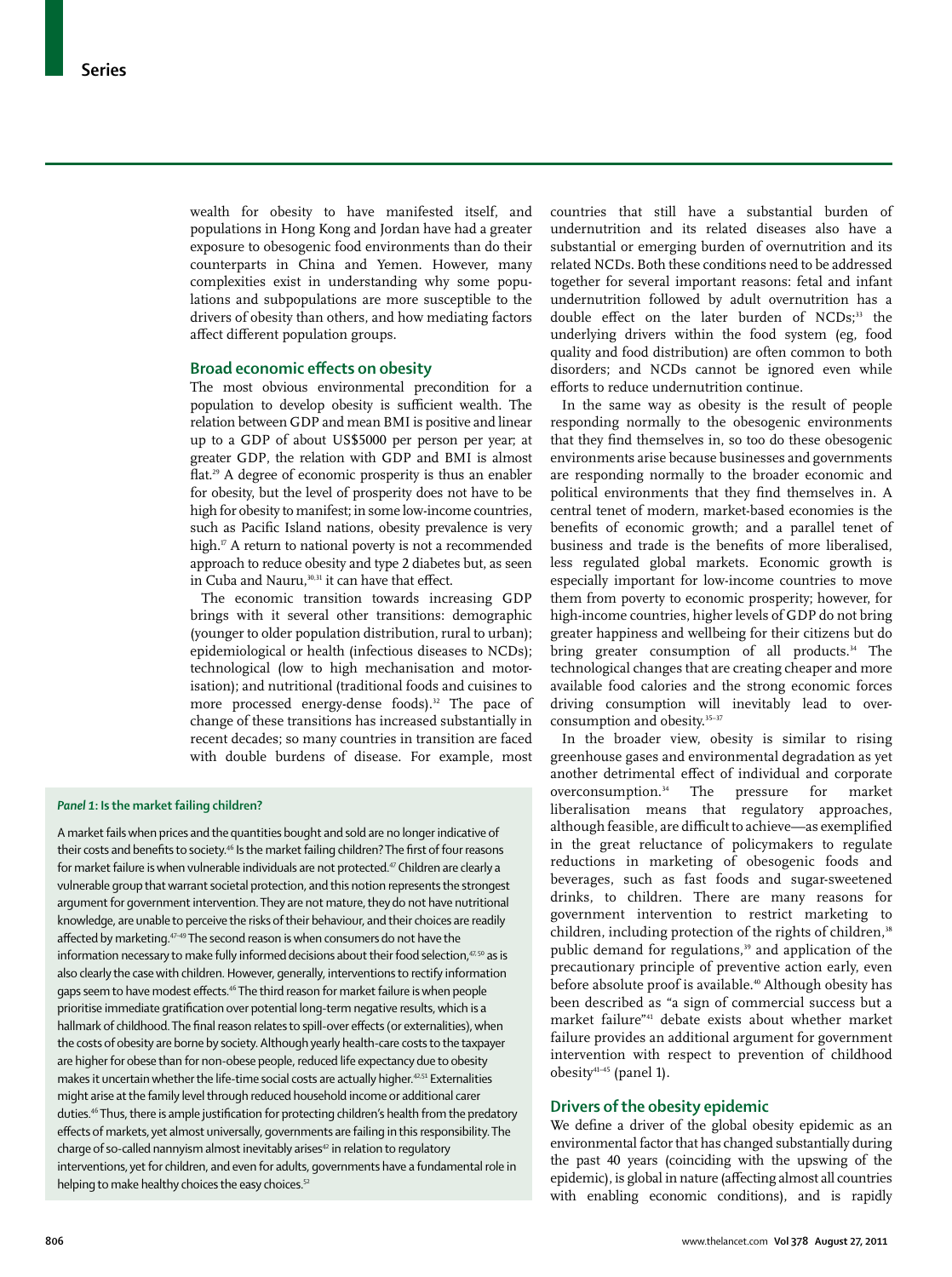transmissible (in view of the near simultaneous nature of the epidemic across countries). Some environmental determinants of obesity, such as the built environment, can have important effects on behaviours;<sup>53</sup> however, built environments have not changed simultaneously and universally to become more obesogenic during the past few decades. The built environment is thus unlikely to have been a major driver of the global epidemic, although the way in which people have responded to the built environment (eg, increased traffic congestion) has changed with time and might be important. The obvious possible drivers of the epidemic are in the food system:<sup>35</sup> the increased supply of cheap, palatable, energy-dense foods; improved distribution systems to make food much more accessible and convenient; and more persuasive and pervasive food marketing.54

Several studies have tested the hypothesis that increases in the food supply are the dominant drivers of the weight gain in populations.55–57 Results from these investigations show that the rise in food energy supply was more than sufficient to explain the rise in obesity in the USA from the 1970s,<sup>55,56</sup> and most of the weight increase in the UK since the 1980s. $57$  A related hypothesis is that the policies put in place in the USA and other countries to increase the food supply from the 1970s led to a situation in which the abundance of food in these countries began to push up population energy intake—a reversal of the previous situation in which energy intake was pulled down by decreases in physical activity (panel 2, figure 3).

Figure 4 shows the key drivers of the global obesity epidemic and presents an overview framework for understanding of population-level obesity determinants and solutions. Our framework has features in common with other frameworks for obesity determinants<sup>26,65</sup>eg, the layered levels of determinants that recognise that the physiology of energy balance is proximally determined by behaviours and distally by environments. A further distinction is made between the obesogenic drivers within the food and physical activity environments, which are proximal determinants of behaviours, and more distal systemic drivers. Taxation regimes, regulation of the marketplace, and social and economic policies set the conditions under which businesses and individuals operate, and many of these conditions can have distal effects on obesity.<sup>34,66</sup> For example, independent of the overall wealth of a country or state, the higher the level of income inequality, the higher the prevalence of obesity.<sup>67</sup> These distal effects might convert to higher obesity prevalence through many pathways, such as through psychosocial and behavioural effects.<sup>67</sup>

Our framework (figure 4) recognises the importance of environmental conditions that operate on a population to accentuate or attenuate the effect that the drivers have on the trajectory of changes in obesity prevalence. These moderators or modulators, although important in affecting the slope of the rise of obesity, cannot be deemed

drivers of the epidemic if they have not changed sufficiently and coincidentally with the onset of the obesity epidemic. For example, if the availability and promotion of cheap, energy-dense food increases globally throughout several decades, the traditionally high levels of active transport in the Netherlands will help to attenuate this obesogenic effect in the Dutch population; whereas the traditionally high levels of car transport in the USA will accentuate this obesogenic effect in the American population. Similarly, cultural body-size preferences could moderate the drivers such that increased food access will probably have a larger effect in

#### **Panel 2: Energy balance flipping point**

In most high-income countries, the energy expenditure needed for daily life has decreased since the beginning of the 20th century because of increasing mechanisation, urbanisation, motorisation, and computerisation. All else being equal, the expected result of an increasingly sedentary lifestyle would have been weight gain. Therefore, why did obesity prevalence not rise substantially until the 1970s?

A parallel reduction of food energy intake coupled with decreasing physical activity is one possible explanation for the low prevalence of obesity during the first three-quarters of the 20th century. Data from the US Department of Agriculture lend support to this explanation since they clearly show a reduction of per-person energy available in the food supply (food production plus imports minus exports and non-human use) from early in the 20th century until the 1960s<sup>58</sup> (fiqure 3), mainly because of reduced consumption of wheat products.<sup>59,6</sup> A 1948 editorial in the *Journal of the American Medical Association*61 attributed the fall in US wheat consumption partly to the decreased energy demands resulting from reduction of hard labour. Presciently, the same editorial warned of a potential rise in obesity prevalence if consumption of sugars, sweets, and fats began to increase. Indeed, the 1970s saw a striking rise in the quantity of refined carbohydrates and fats in the US food supply,<sup>62,63</sup> which was paralleled by a sharp increase in the available calories (figure 3) and the onset of the obesity epidemic. As Cutler and colleagues<sup>35</sup> note, there was "a revolution in the mass preparation of food that is roughly comparable to the mass production revolution in manufactured goods that happened a century ago," that "lowered the time price of food consumption". The increased availability and marketing of cheap, readily available food was so great that food waste has progressively increased by about 50% since the 1970s.<sup>55</sup>

We postulate that an energy balance flipping point has occurred in most high-income countries in the past century with two distinct phases: the so-called move less, stay lean phase (1910–60), characterised by decreasing physical activity levels and energy intake, and a population that remained lean; and the subsequent so-called eat more, gain weight phase, characterised by increasing energy intake and a concomitant rise in population weight. In each of these phases, we postulate that energy balance was predominantly achieved by different mechanisms: decreasing energy intake (through appetite mechanisms) to match decreasing expenditure, followed by increasing energy expenditure (through increased weight and, thus, resting metabolic rate) to match increasing intake. Thus, decreases in physical activity in the first phase were probably able to pull down energy intake, because intake was being matched to expenditure. The result was that obesity rates did not increase during this period despite widespread uptake of mechanisation and motorisation. The second phase seems to have been ushered in by an energy balance flipping point, when energy intake rose because of environmental push factors (ie, increasingly available, cheap, tasty, highly promoted obesogenic foods). The concomitant rise in weight was the physiological mechanism for restoration of energy balance.<sup>64</sup> Food supply data from the US lends support to this flipping point hypothesis, but it needs to be tested in other countries and with more diverse datasets.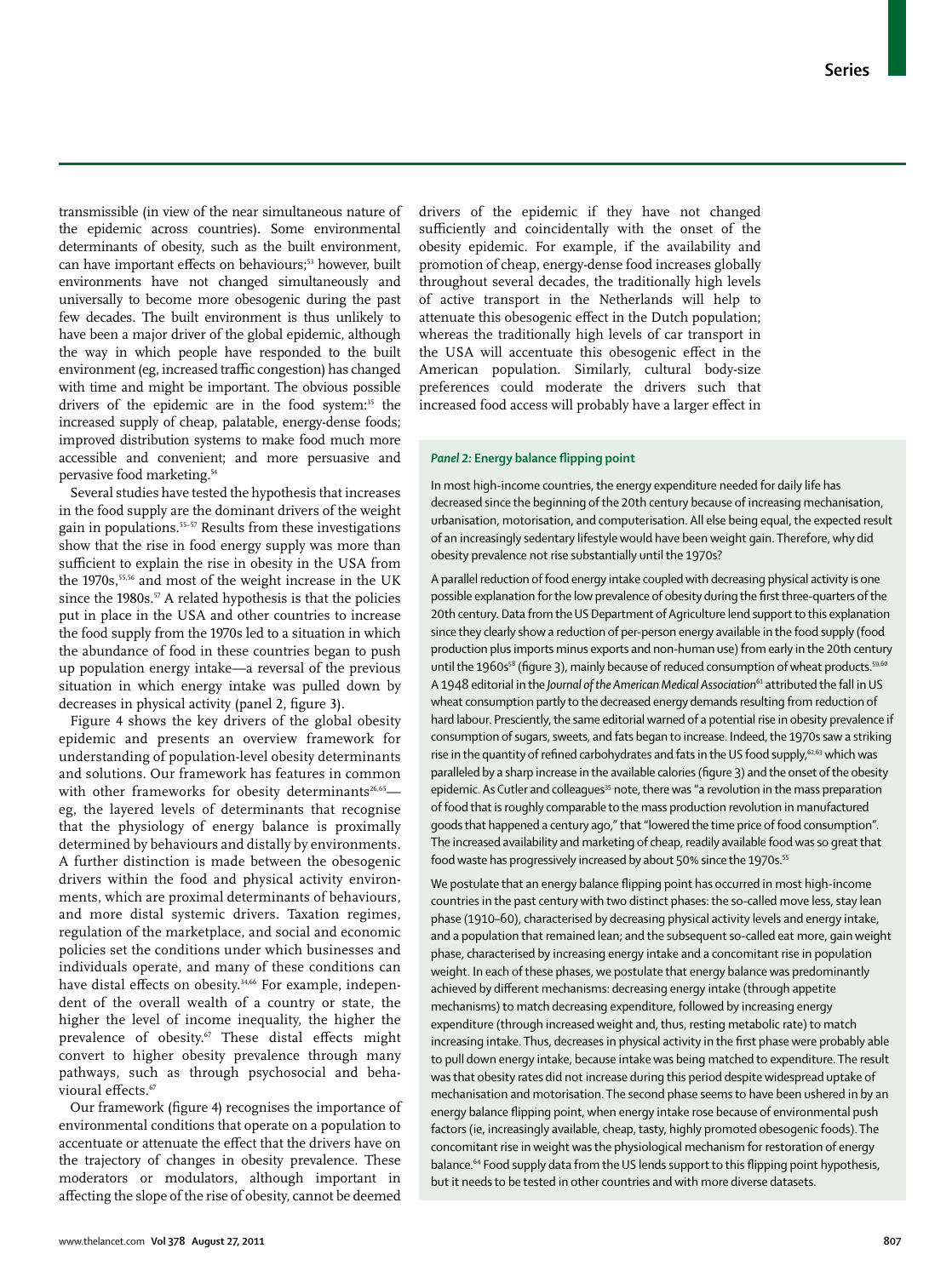Tongan women, where large body size is a positive attribute,<sup>68</sup> than in Japanese women, where small body size is deemed ideal.<sup>69</sup>

The effects of the environmental moderators are shown in figure 4 as affecting the rise in obesity but are not depicted as part of the direct driver pathways.



#### *Figure 3:* **Food availability for the USA, 1910–200658**

There are two distinct phases: a decrease in food energy supply (postulated to be pulled down by reduced energy expenditure requirements for daily living), followed by an increase in food energy supply (postulated to be pushed up by increasing food access). An energy balance flipping point is proposed, marking the change in how the US population generally achieved energy balance.

However, we recognise that this scheme is simplified and that factors such as active transport environments and body-size preferences could change sufficiently with time to drive changes in obesity prevalence. Indeed, for some countries such as China, rapid urbanisation and motorisation of the population could be judged a major driver of the rise in obesity.<sup>70</sup> Although the interaction between all the environmental factors is undoubtedly complex and multifaceted (panel 3), the strong directional force of the systemic and environmental drivers is evidenced by the continued rise of the epidemic globally.

## **Other environmental and individual effects**

The existing environments within a country (eg, the built environment, transport systems, active recreation opportunities, cuisines and food culture, and culture around body size) can greatly moderate or modulate the effects of the global obesity drivers on population BMI (figure 4). These effects can be powerful and help to explain much of the differences in obesity prevalence between populations. They clearly hold opportunities for interventions to make environments less obesogenic. Interventions such as increasing the price of unhealthy food and beverages $s_{1-83}$  or decreasing the price of healthy foods<sup>84</sup> have received attention in recent years, but there has been very little research into understanding and changing the powerful sociocultural determinants of food choices, physical activity, and body-size perception.<sup>85</sup> These determinants should be a priority for research if the high prevalence of obesity in specific ethnic groups is to be addressed.<sup>86</sup>



#### *Figure 4:* **A framework to categorise obesity determinants and solutions**

The more distal drivers are to the left and the environmental moderators that have an attenuating or accentuating effect are shown, along with some examples. The usual interventions for environmental change are policy based, whereas health promotion programmes can affect environments and behaviours. Drugs and surgery operate at the physiological level. The framework shows that the more upstream interventions that target the systemic drivers might have larger effects, but their political implementation is more difficult than health promotion programmes and medical services.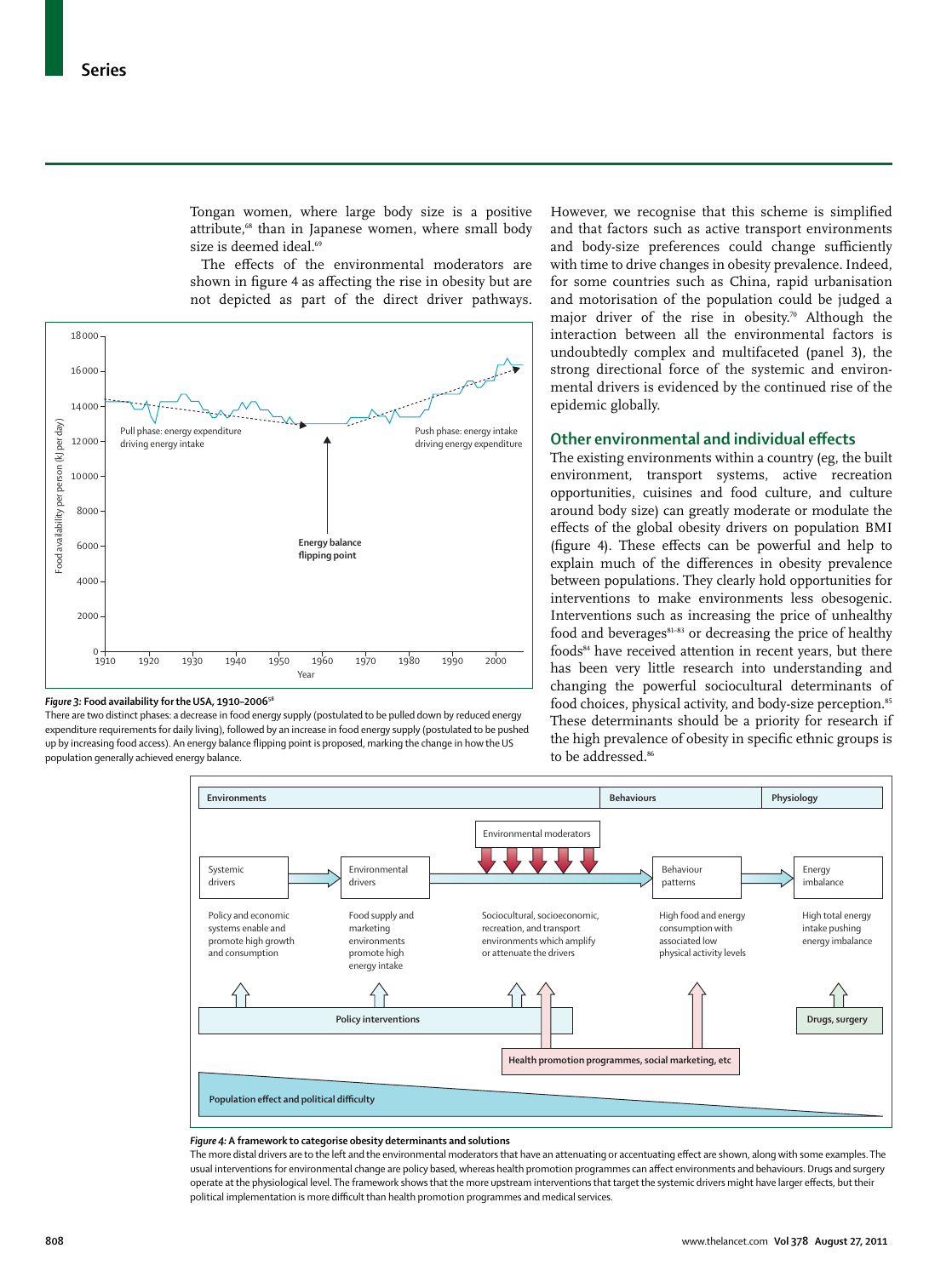Within a given environment, BMI differs between individuals, which is indicative of individual moderators or modulators of energy balance. For example, too little sleep and impaired sleep quality have been shown to have important effects on weight gain.<sup>87</sup> Genetic effects are one of the most highly researched determinants of obesity. However, apart from the identification of a few rare, single genetic abnormalities, the quest to identify genes related to common obesity (obesity not caused by an underlying condition) has been disappointing. The potential epigenetic effects of behavioural and environmental factors on genetic expression are now receiving much attention (panel 4).

The role of individual choice in both the causes of and solutions to obesity has great appeal because of its simplicity. However, this notion is in fact highly contentious and is indicative of the tension between the simple and the complex that is ever present in debates about obesity. Undoubtedly the final decision to consume a particular food or beverage, or to exercise or not, is an individual decision. However, to negotiate the complexity of the environment and the choices it poses, many of these decisions are automatic or subconscious. Cohen<sup>98</sup> puts forward a strong argument that "excessive food consumption occurs in ways that defy personal insight or are below individual awareness", and provides plausible neurophysiological mechanisms for many automatic responses to physiological, environmental, and interpersonal cues in relation to eating and physical activity opportunities. Appetite physiologists label this response as "passive overconsumption".99 Further increase in choice, especially through more processed products on supermarket shelves or more items on fast food menus, is unlikely to reduce overconsumption and could have the opposite effect. Furthermore, cognitive strategies to combat overconsumption, such as weightloss diets, can be successful for some individuals but are unlikely to be population solutions. Even weight-loss diets that are supported by trial data, such as high protein or low glycaemic index diets,<sup>100</sup> might not be suitable as solutions for global obesity because of their detrimental effect on the environment (eg, high meat protein diets<sup>101</sup>) or staple food production (eg, rice).

## **Approaches to address the obesity epidemic**

Approaches to address the obesity epidemic are broadly categorised within figure 4, with a detailed discussion of solutions presented in the report by Gortmaker and colleagues<sup>75</sup> in this Series.

The effects on population trajectories of obesity prevalence are likely to fundamentally differ between an intervention aimed at motivating behavioural changes (eg, health promotion programmes, social marketing, education) and policy interventions (in this context, meaning enforceable actions such as laws and regulations) that reverse the environmental drivers (eg, reducing the cost of healthy foods and increasing

#### *Panel 3:* **Modelling for obesity**

The Obesity System Map,<sup>71</sup> introduced by the UK Foresight Programme in 2007, is the most comprehensive compilation so far of the determinants of obesity and their inter-relations. The map clearly shows the enormous complexity of the causal relations relevant to obesity by linking physiology, individual behaviours, and environmental variables that stretch from local to global levels. In addition to the interdependence between factors and the importance of feedback loops, there are other characteristics of the obesity problem that are not shown. These characteristics include the heterogeneity of the factors that need to be involved in systems change, the diversity of environments where change needs to take place, the non-linear relations that govern the system's dynamics, and the sometimes random or quantum nature of behaviour change.<sup>72</sup> This complexity creates an apparently intractable or so-called wicked problem,73 and the imperative to turn around the obesity epidemic clashes with its wicked nature. In aiming to establish and prioritise solutions, the challenge is to reduce the complexity of obesity enough so that it can be understood by researchers, policy makers, and the public without becoming overly simplistic. Some progress in this challenge lies in mathematical modelling applied to complex health and behavioural questions. 64,74,75

In the past 5 years, several mathematical models have been developed by use of various modelling techniques.<sup>76</sup> As with other models, they can have descriptive, explanatory, or evaluative aims.<sup>77</sup> Figure 5 shows the aims for obesity modelling at the population level. Descriptive studies quantify the present burden and potential future trends of obesity. Explanatory studies analyse the causes of the rise in obesity prevalence with time and the variability across populations. Evaluative models assess the likely effect of interventions to reduce future prevalence.

Mathematical models are "a set of assumptions together with implications drawn from them by mathematical reasoning".<sup>74</sup> Compared with conceptual models, they have the valuable attributes of forcing theoretical precision, making assumptions transparent, promoting data analysis and hypothesis testing, and having many practical applications.<sup>74</sup> Since models match reality in important ways but are far simpler than reality (they draw attention to some aspects of reality but ignore others<sup>78</sup>), they can help us understand complex problems such as obesity and its solutions.<sup>72</sup> Indeed, mathematical modelling has been crucial to understand and to respond to other global threats, such as climate change<sup>79</sup> and infectious diseases.<sup>80</sup>

Irrespective of their goal, all mathematical models need a logical framework linking the pathways between each of the factors in the model, accompanied by tight specifications of the assumptions and quantitative estimates underpinning each of the links. Complex frameworks, such as the Foresight Obesity System Map, attempt to incorporate most individual and population-level determinants. However, substantial simplification of models can arise when only populations are included (determinants causing individual variability drop out), when questions are narrowed (determinants that have not changed with time can be dropped for questions about the rise of obesity), or when solutions are being modelled (factors not included in the intervention can be dropped). These methods can be expected to provide the core techniques to understand and to respond to complex non-communicable disorders such as obesity.51,64,75

the costs of unhealthy foods). The interventions to motivate behavioural changes could be regarded as counteractions (ie, they counteract drivers of increasingly obesogenic environments by acting on some of their mediators) and they might have important obesity prevention effects, especially in children, if applied to a whole community.<sup>102,103</sup> However, sustainability and affordability are the two major continuing challenges, even for programmes with proven effectiveness.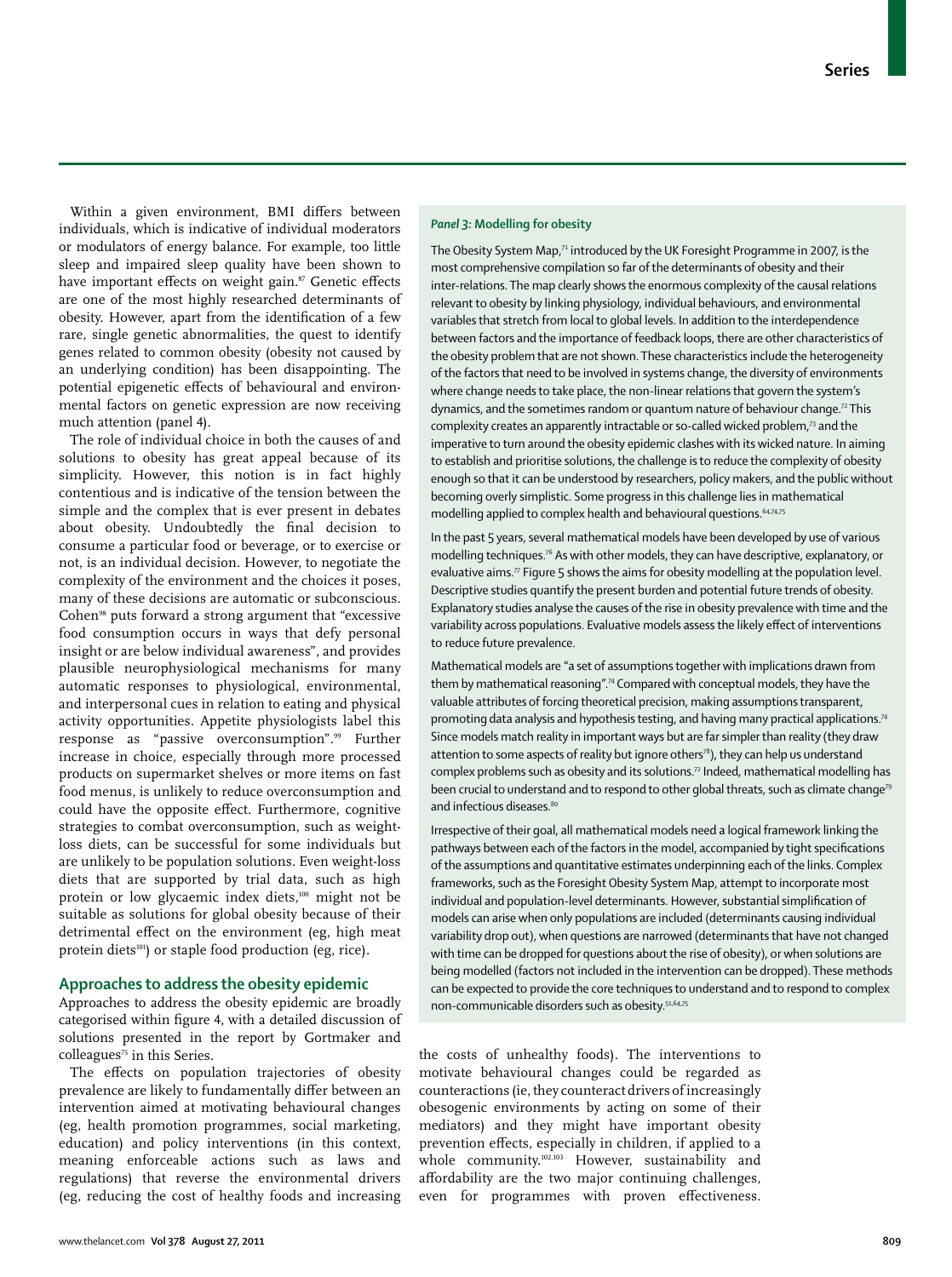

*Figure 5:* **A schematic diagram of the major uses of modelling of population prevalence of obesity** The black line is the trajectory of increases in obesity prevalence with time, with the present burden (1) and projected future burdens (2) being descriptive uses of modelling. Explanatory uses of modelling include explaining the rise in obesity with time (3) and the differences in prevalence rates (4). Evaluative uses include assessment of the potential for solutions to reduce the future burden of obesity (5).

#### *Panel 4:* **How much can genetics explain of the obesity epidemic?**

One useful way to think about the relation of genes with obesity was expressed by George Bray when he said, "the genetic background loads the gun, but the environment pulls the trigger".<sup>88</sup> The rise of obesity prevalence throughout the past few decades clearly cannot be accounted for by population genetic changes. The heritability of body-mass index (BMI) is often cited as 40-70%,<sup>89</sup> yet large genome-wide association studies to identify common single nucleotide polymorphisms (SNPs) associated with BMI have been unable to explain more than a small proportion (<2%) of BMI variability.<sup>90,91</sup> Heritability is often misinterpreted as being the proportion of BMI variance caused by genetics; whereas heritability studies, rather than estimating cause, estimate the proportion of genetic variance and nongenetic variance that explains BMI variance in a given study population. The study populations are usually based on twin cohorts which, even if reared apart, live within very narrow environmental variances (rather than the wide variance of environments across countries shown in fiqure 2), which results in high heritability estimates. These estimates seriously understate the environmental effects and thus provide no indication of the potential to reduce obesity via environmental change.<sup>92</sup> Part of the missing heritability of obesity might be the result of small individual contributions of many SNPs that genome-wide association studies have been underpowered to detect, or some rare variants that are not identified by common SNPs. Much of the variability between individuals in bodyweight might be attributable to gene–environment or gene-behaviour interactions,<sup>93</sup> including interactions in the intrauterine environment.<sup>94</sup> An intriguing possibility mediating the gene-environment interaction is the potential contribution of epigenetic mechanisms that modify the expression of genes. For example, DNA methylation patterns can be affected by maternal diet; these epigenetic modifications can persist for decades,<sup>95,96</sup> and possibly be inherited by future generations.97 Epigenetic contributions to obesity will need to be addressed through minimisation of the environmental triggers, rather than manipulation of the genetic guns, in the first instance.

Furthermore, such programmes do not address the underlying drivers of the epidemic.

Interventions that aim to reverse obesogenic drivers (and some of the environmental moderators) will almost all be policy-led—mainly government policy (eg, shifting agricultural polices to incorporate health outcomes, banning unhealthy food marketing to children, healthy public sector food service policies) but some could be food industry policies (eg, moving product formulation towards healthier compositions, self-regulation of marketing to children). Policy-led solutions that apply to environments and affect the whole population have several strengths compared with health education and promotion programmes.104 They tend to be sustainable, affect the whole population (including those who are difficult to reach), become systemic (affect default behaviours), and reverse some of the environmental drivers. The degree of political difficulty for implementation of policy and regulatory interventions is typically much higher than that for programme-based and education-based interventions<sup>105</sup> (figure 4). Reasons for this reluctance to enact affordable and cost-effective policies include the powerful lobby force of the food (and allied) industries against government regulation of the food market<sup>106,107</sup> and public reluctance to change environments to which they have become accustomed (such as car access and cheap parking in cities, and high fat and sugar food choices in canteens). Nevertheless, the experience with trans-fatty acids in Denmark, where legislation was introduced to restrict their use in food production, is an example of a cost-effective government food policy that was successfully enacted for population health benefit.<sup>108</sup>

Policy interventions for obesity can only be realistically directed at the environment (making healthy choices easier) rather than the individual (compelling them to take the healthy choices). Unlike other public health issues for which enforceable policies can directly require specific behaviours (such as wearing a seat belt or not smoking in offices), there are no regulations that will require people to eat, or not eat, certain foods and to exercise,<sup>66</sup> with the possible exception of a few rules operating in school environments. For this reason, obesity prevention policies do not proscribe particular eating and physical activity behaviours and are thus much less intrusive of human liberties than many policies already in place to control other public health problems. The major strategies available to directly affect behaviours aim to increase the motivation to make healthy choices, and include social marketing, health education, and health promotion programmes.

## **Implications**

In this report, we have provided an overview of the global obesity epidemic, describing the size and nature of the problem, discussing its drivers, and mapping out key contributing factors. We draw attention to the food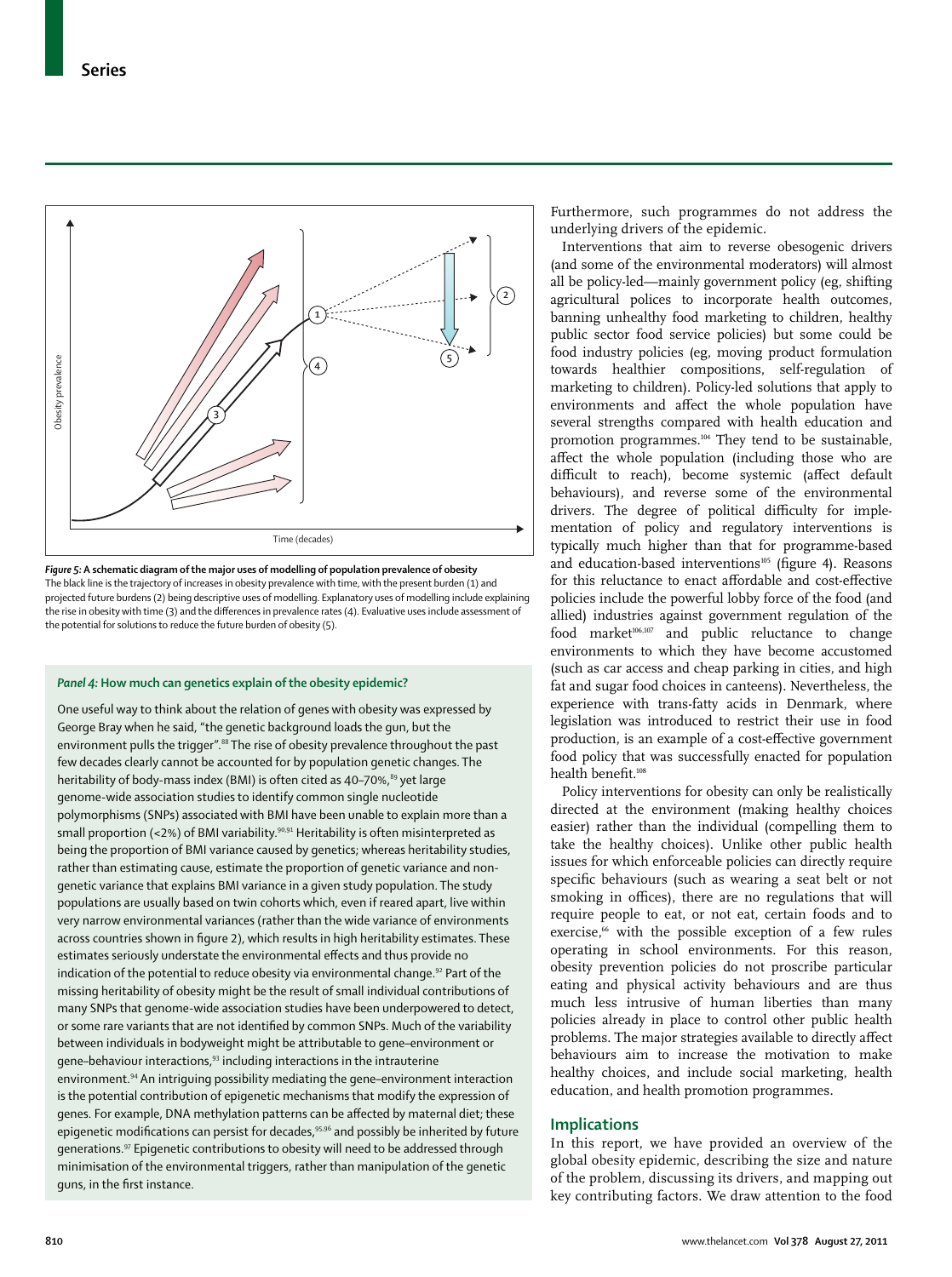system, operating through the energy intake side of the energy balance equation, as the dominant driver of the rise in obesity, although many other environmental and individual factors modulate the effect of the drivers on obesity prevalence in populations and obesity presence in individuals. The highly complex global, national, and local food systems, although feeding the world's population, are nevertheless falling short by both promoting overnutrition (overweight or obesity) in an estimated 2 billion adults and children<sup>9,10</sup> and not reaching the further 1 billion people who are undernourished.109 Both these forms of malnutrition are major contributors to preventable population disease burden and are thus substantial barriers to meeting the Millennium Development Goals.110 With the global population expected to grow to 9 billion people by 2050,<sup>111</sup> and with increased disruption to food production from climate change—such as increased droughts, floods, hurricanes, and global temperatures<sup>101</sup>—the global food system will be placed under great stress which will probably result in more unequal distribution of calories. Policies that address the food system drivers of obesity will therefore be an important part of the much broader imperative to re-orient food systems towards health and development, particularly in vulnerable populations.

As argued in this report and elsewhere,<sup>34</sup> the economic priorities and policies that promote consumption-based growth, and the regulatory policies that promote market and trade liberalisation have produced many benefits but are now increasingly regarded as contributing to the global crises of overconsumption in general. Obesity is but one of these crises, as the private sector becomes ever more effective in its exploitation of basic human biological drives, desires, and weaknesses. Solutions to obesity and to improve health and development cannot be based on the existing framework (consumptiondriven growth creating financially-defined prosperity) because this approach has helped to create the difficulties in the first place. Governments and international organisations such as the UN need to provide global leadership on these issues and not abdicate them to the private sector.112,113 Actions that reduce the economic incentives for over consumption in general (eg, a price on carbon and subsidies on public transport) can have benefits for both human and environmental health.<sup>34</sup> Moreover, a new framework is needed that is based on broadly defined sustainable economics for prosperity (including economic, social, health, and environmental outcomes).<sup>114</sup>

Four decades after the onset of the global obesity epidemic, the awareness of the threat of obesity to population health and wellbeing can be seen in the plethora of national reports and strategic plans from many countries, yet their conversion to action remains largely unrealised (Australia has had three such unfulfilled national taskforce plans since 1997<sup>115–117</sup>). However, recognition in low-income and middle-income countries that the growing contribution of obesity to its burden of malnutrition is a threat to national development remains low. Some governments are making promising moves to convert the rhetoric into action. For example, in the mid to late 2000s, the Government in England developed a series of initiatives such as the Foresight report, $26$  the cross government strategy for obesity, $118$ restrictions on unhealthy food marketing to children,<sup>119</sup> and a yearly national child measurement programme.<sup>118</sup> Some other countries, notably Brazil, have made substantial steps in national monitoring programmes, restricting marketing to children, and improving school food; and the US White House Task Force on Childhood Obesity120 holds much promise to bring about change, because of its high-level political commitment. International leadership from the UN and its agencies, and more national leadership from countries will be essential to solve this great challenge of the global obesity epidemic, which is why the UN High Level Meeting on NCDs in September, 2011, is so central to global population health and development.

#### **Contributors**

All authors jointly formulated the major ideas, and read and approved the final version of the report. BAS led the writing of the report. GS assisted in writing the report, and collated and included comments from all authors. KDH co-drafted the sections about genetics and the food supply and commented on the remainder of the paper. MLM co-drafted the section about market failure and commented on the remainder of the report. KM, DTF, and SLG provided comments on the report.

### **Conflicts of interest**

We declare that we have no conflicts of interest.

#### **Acknowledgments**

This work was done under auspices of the Collaborative Obesity Modeling Network as part of the Envision Project, supported by the National Collaborative on Childhood Obesity Research, which coordinates childhood obesity research across the National Institutes of Health (NIH), Centers for Disease Control and Prevention (CDC), Department of Agriculture, and the Robert Wood Johnson Foundation (RWJF). This work was supported in part by grants from RWJF (grant numbers 260639, 61468 and 66284), CDC (U48/DP00064-00S1 and 1U48DP001946), including the Nutrition and Obesity Policy, Research and Evaluation Network, and the Office of Behavioral and Social Sciences Research of NIH. This work is solely the responsibility of the authors and does not represent official views of the Centers for Disease Control and Prevention or any of the other funders.

#### **References**

- WHO. Global strategy on diet, physical activity and health. Geneva: World Health Organization, 2004. http://www.who.int/ dietphysicalactivity/en/ (accessed June 23, 2011).
- 2 Peeler CL, Kolish ED, Enright M, Burke C. The children's food & beverage advertising initiative in action. A report on compliance and implementation during 2009. Arlington: Council of Better Business Bureaus, 2010.
- European Union. EU Pledge 2009 Monitoring Report, September 09. Accenture Media Services, 2009.
- 4 World Cancer Research Fund and American Institute for Cancer Research. food, nutrition, physical activity, and the prevention of cancer: a global perspective, 2007. Washington, DC: American Institute for Cancer Research, 2007.
- 5 Koplan J, Liverman C, Kraak V, eds. Preventing childhood obesity: health in the balance. Washington, DC: Institute of Medicine of the National Academies, The National Academies Press, 2005.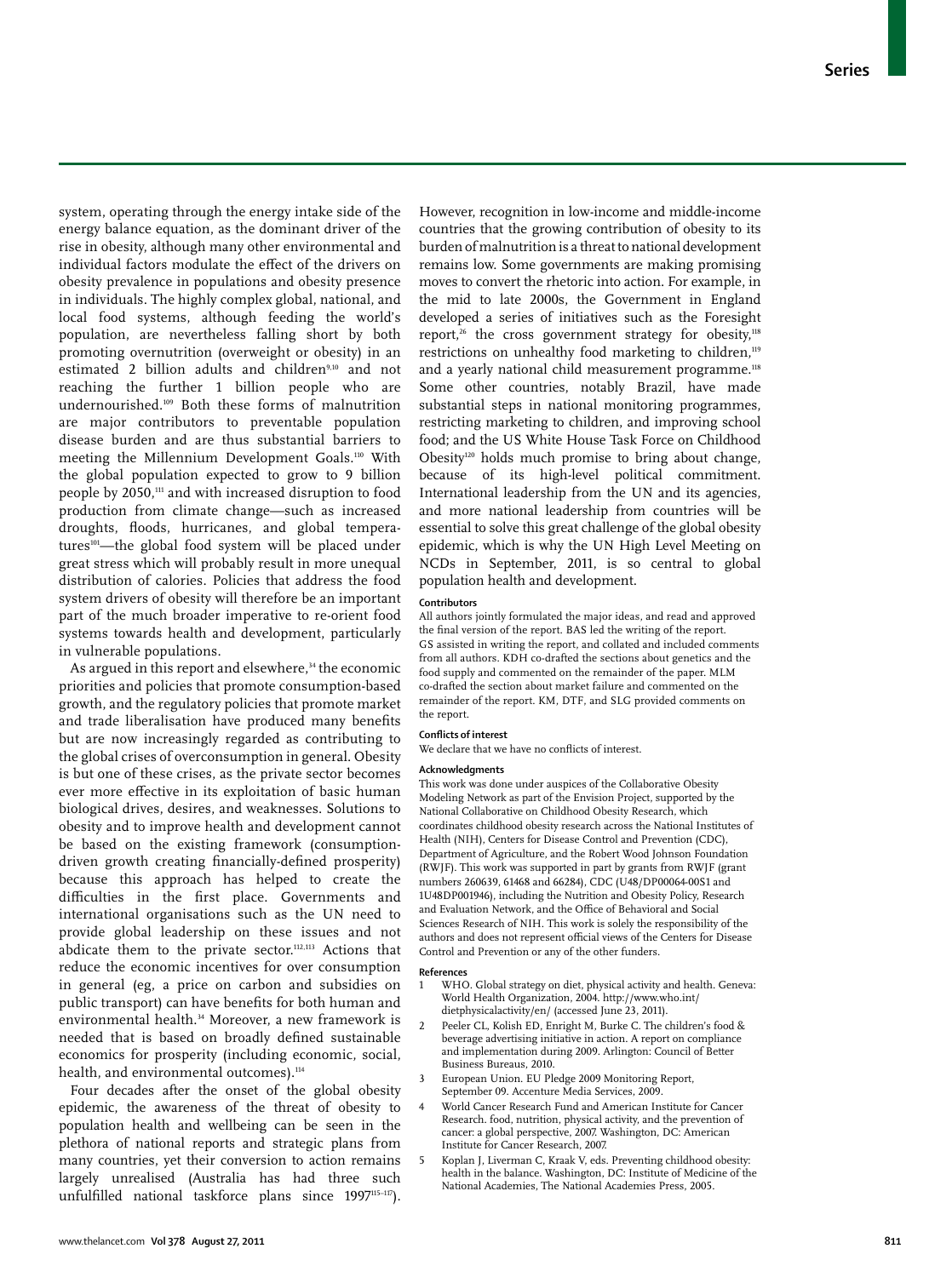- 6 Sassi F, Devaux M, Cecchini M, Rusticelli E. The obesity epidemic: analysis of past and projected future trends in selected OECD countries. Paris: Organisation for Economic Co-operation and Development (OECD), Directorate for Employment, Labour And Social Affairs, Health Committee, 2009.
- 7 WHO. Reducing risks, promoting healthy life. Geneva: World Health Organization, 2005.
- WHO. Global strategy on diet, physical activity and health: a framework to monitor and evaluate implementation. Geneva: World Health Organization, 2008.
- 9 Finucane MM, Stevens GA, Cowan MJ, et al. National, regional, and global trends in body-mass index since 1980: systematic analysis of health examination surveys and epidemiological studies with 960 country-years and 9·1 million participants. *Lancet* 2011; **377:** 557–67.
- 10 Lobstein T, Baur L, Uauy R, for the IASO International Obesity TaskForce. Obesity in children and young people: a crisis in public health. *Obes Rev* 2004; **5** (suppl 1)**:** 4–104.
- 11 Wang Y, Lobstein T. Worldwide trends in childhood overweight and obesity. *Int J Pediatr Obes* 2006; **1:** 11–25.
- 12 International Association for the Study of Obesity, International Obesity Taskforce. Global childhood overweight. http://www.iaso. org/site\_media/uploads/Global\_Childhood\_Overweight\_ April\_2011.pdf (accessed June 23, 2011).
- 13 Matsushita Y, Yoshiike N, Kaneda F, Yoshita K, Takimoto H. Trends in childhood obesity in Japan over the last 25 years from the national nutrition survey. *Obes Res* 2004; **12:** 205–14.
- 14 Monteiro CA, Moura EC, Conde WL, Popkin BM. Socioeconomic status and obesity in adult populations of developing countries: a review. *Bull World Health Organ* 2004; **82:** 940–46.
- 15 Mendez MA, Monteiro CA, Popkin BM. Overweight exceeds underweight among women in most developing countries. *Am J Clin Nutr* 2005; **81:** 714–21.
- 16 Monteiro CA, Conde WL, Popkin BM. Income-specifi c trends in obesity in Brazil: 1975–2003. *Am J Public Health* 2007; **97:** 1808–12.
- International Association for the Study of Obesity, International Obesity Taskforce. Global obesity prevalence in adults. http://www. iaso.org/site\_media/uploads/Prevalence\_of\_Adult\_Obesity\_ May\_2011\_New.pdf. accessed 23/6/2011 (accessed June 23, 2011).
- 18 Ezzati M, Lopez A, Rodgers AD, Murray CJL, eds. Comparative quantification of health risks: global and regional burden of disease attributable to selected major risk factors. Geneva: World Health Organization, 2004.
- Australian Institute of Health and Welfare (AIHW) and National Heart Foundation of Australia. The relationship between overweight, obesity and cardiovascular disease. Canberra: AIHW (Cardiovascular Disease Series No. 23), 2004.
- 20 WHO. Prevention and control of noncommunicable diseases: implementation of the global strategy. Sixty-first World Health Assembly, Resolution WHA61.14. Geneva: World Health Organisation, 2007.
- Lopez A, Mathers C, Ezzati M, Jamison D, Murray C. Global burden of disease and risk factors. Washington: The World Bank, 2006. http://www.dcp2.org/pubs/GBD (accessed June 23, 2011).
- 22 Hoad V, Somerford P, Katzenellenbogen J. High body mass index overtakes tobacco as the leading independent risk factor contributing to disease burden in Western Australia. *Aust NZ J Public Health* 2010; **34:** 214–15.
- 23 Stewart ST, Cutler DM, Rosen AB. Forecasting the effects of obesity and smoking on U.S. life expectancy. *N Engl J Med* 2009; **361:** 2252–60.
- 24 Olshansky SJ, Passaro DJ, Hershow RC, et al. A potential decline in life expectancy in the United States in the 21st century. *N Engl J Med* 2005; **352:** 1138–45.
- 25 Ford E, Ajani U, Croft J, Critchley J, Labarthe D, Kottke T. Explaining the decrease in U.S. deaths from coronary disease, 1980–2000. *N Engl J Med* 2007; **356:** 2388–98.
- 26 Butland B, Jebb S, Kopelman P, et al. Foresight. Tackling obesities: future choices—project report. London: Government Office for Science, 2007.
- 27 Rokholm B, Baker J, Sorensen T. The levelling off of the obesity epidemic since the year 1999—a review of evidence and perspectives. *Obes Rev* 2010; **11:** 835–46.
- 28 Rush E, Plank L, Chandu V, et al. Body size, body composition, and fat distribution: a comparison of young New Zealand men of European, Pacific Island, and Asian Indian ethnicities. *NZ Med J* 2004; **117:** U1203.
- 29 Lobstein T, Leach R. Foresight. Tackling obesities: future choices international comparisons of obesity trends, determinants and responses—evidence review, adults. London: Government Office for Science, 2007.
- Keke K, Phongsavan P, Dan L, et al, for Nauru Ministry of Health, WHO, and the Centre for Physical Activity and Health, University of Sydney. Nauru NCD Risk Factors STEPS Report. Suva, Fiji: World Health Organisation, 2007.
- 31 Franco M, Orduñez P, Caballero B, et al. Impact of energy intake, physical activity, and population-wide weight loss on cardiovascular disease and diabetes mortality in Cuba, 1980–2005. *Am J Epidemiol* 2007; **166:** 1374–80.
- 32 Popkin B. The nutrition transition and its health implications in lower-income countries. *Public Health Nutr* 1998; **1:** 5–21.
- 33 Barker DJ, Winter PD, Osmond C, Margetts B, Simmonds SJ. Weight in infancy and death from ischaemic heart disease. *Lancet* 1989; **334**: 577–80.
- 34 Egger G, Swinburn B. Planet obesity: how we're eating ourselves and the planet to death. Sydney: Allen and Unwin, 2010.
- 35 Cutler DM, Glaeser EL, Shapiro JM. Why have Americans become more obese? *J Econ Perspect* 2003; **17:** 93–118.
- 36 Philipson TJ, Posner RA. The long-run growth in obesity as a function of technological change. *Perspect Biol Med* 2003; **46** (suppl 3)**:** S87–107.
- 37 Finkelstein EA, Ruhm CJ, Kosa KM. Economic causes and consequences of obesity. *Annu Rev Public Health* 2005; **26**: 239–57.
- 38 Swinburn B, Sacks G, Lobstein T, et al. The 'Sydney Principles' for reducing the commercial promotion of foods and beverages to children. *Public Health Nutr* 2008; **11:** 881–86.
- Morley B, Chapman K, Mehta K, King L, Swinburn B, Wakefield M. Parental awareness and attitudes about food advertising to children on Australian television. *Aust NZ J Public Health* 2008; **32:** 341–47.
- 40 Tickner J, Raffensperger C, Myers N. The precautionary principle in action: a handbook. Windsor, ND: Science and Environmental Health Network, 1999.
- 41 Moodie R, Swinburn B, Richardson J, Somaini B. Childhood obesity—a sign of commercial success, but a market failure. *Int J Pediatr Obes* 2006; **1:** 133–38.
- McCormick B, Stone I, for the Corporate Analytical Team. Economic costs of obesity and the case for government intervention. *Obes Rev* 2007; **8** (suppl 1)**:** 161–64.
- 43 Jan S, Mooney GH. Childhood obesity, values and the market. *Int J Pediatr Obes* 2006; **1:** 131–32.
- 44 Anand P, Gray A. Obesity as market failure: could a 'deliberative economy' overcome the problems of paternalism? *Kyklos* 2009; **62:** 182–90.
- 45 Kuchler F, Golan E. Is there a role for government in reducing the prevalence of overweight and obesity? *Choices* 2004; **Fall**: 41–45.
- 46 Freebairn J. Taxation and obesity? *Aust Econ Rev* 2010; **43:** 54–62. 47 Mazzocchi M, Traill W, Shogren J. Fat economics: nutrition, health
- and economic policy. Oxford: Oxford University Press, 2009. 48 McCarthy M. The economics of obesity. *Lancet* 2004; **364:** 2169–70.
- 49 Institute of Medicine. Food marketing to children and youth. Threat or opportunity? Washington: National Academy of Sciences, 2006.
- 50 Sassi F. Obesity and the Economics of Prevention. Fit not fat. Paris: Organisation for Economic Co-operation and Development, 2010.
- 51 Wang Y, McPherson K, Marsh T, Gortmaker SL, Brown M. Health and economic burden of the projected obesity trends in the US and the UK. *Lancet* 2011; **378:** 815–25.
- 52 WHO. Ottawa Charter for Health Promotion. Ottawa: First International Conference on Health Promotion; 1986. Report No: WHO/HPR/HEP/95.1.
- 53 Frank LD, Andresen MA, Schmid TL. Obesity relationships with community design, physical activity, and time spent in cars. *Am J Prev Med* 2004; **27:** 87–96.
- Kitchen P, Brignell J, Li T, Spickett-Jones G. The emergence of IMC: a theoretical perspective. *J Advertising Res* 2004; **March:** 19–30.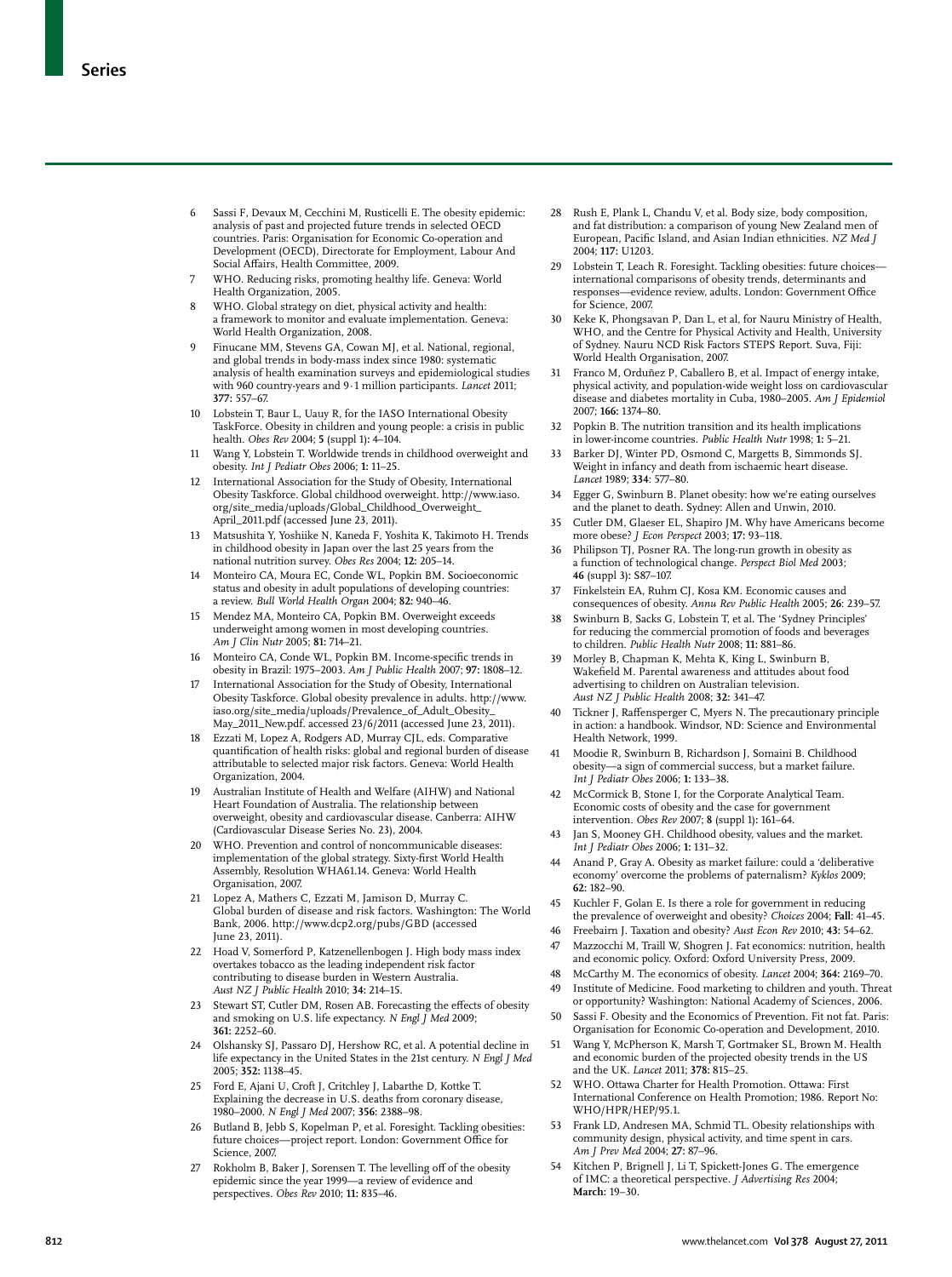- 55 Hall KD, Guo J, Dore M, Chow CC. The progressive increase of food waste in America and its environmental impact. *PLoS ONE* 2009; **4:** e7940.
- Swinburn B, Sacks G, Ravussin E. Increased food energy supply is more than sufficient to explain the US epidemic of obesity. *Am J Clin Nutr* 2009; **90:** 1453–56.
- 57 Scarborough P, Burg MR, Foster C, et al. Increased energy intake entirely accounts for increase in body weight in women but not in men in the UK between 1986 and 2000. *Br J Nutr* 2011; **105:** 1399–404.
- 58 Economic Research Service, US Department of Agriculture. Food availability (per capita) data system. Washington, DC: US Department of Agriculture. http://www.ers.usda.gov/Data/ FoodConsumption (accessed June 23, 2011).
- 59 Gerrior S, Bente L, Hiza H. Nutrient content of the U.S. Food Supply. 1909–2000. Washington, DC: US Department of Agriculture, Center for Nutrition Policy and Promotion, 2004.
- 60 Putnam J. Major trends in the U.S. food supply, 1909–99. *Food Rev* 2000; **23:** 8–15.
- 61 Anonymous. Nutritional contributions of wheat. *JAMA* 1948; **138:** 972–73.
- 62 Putnam J, Allshouse J, Kantor L. US per capita food supply trends: more calories, refined carbohydrates, and fats. *Food Rev* 2002; **25:** 2–15.
- 63 Putnam J KL, Allshouse J. Per capita food supply trends: progress towards dietary guidelines. *Food Rev* 2000; **23:** 2–14.
- 64 Hall KD, Sacks G, Chandramohan D, et al. Quantifying the effect of energy imbalance on bodyweight change. *Lancet* 2011; **378:** 826–37.
- 65 Kumanyika S, Jeffery RW, Morabia A, Ritenbaugh C, Antipatis VJ, for the Public Health Approaches to the Prevention of Obesity Working Group of the International Obesity Taskforce. Obesity prevention: the case for action. *Int J Obes Relat Metab Disord* 2002; **26:** 425–36.
- Sacks G, Swinburn B, Lawrence M. Obesity Policy Action framework and analysis grids for a comprehensive policy approach to reducing obesity. *Obes Rev* 2009; **10:** 76–86.
- 67 Wilkinson RG, Pickett KE. Income inequality and population health: a review and explanation of the evidence. *Soc Sci Med* 2006; **62:** 1768–84.
- 68 Mavoa HM, McCabe M. Sociocultural factors relating to Tongans' and Indigenous Fijians' patterns of eating, physical activity and body size. *Asia Pac J Clin Nutr* 2008; **17:** 375–84.
- 69 Hayashi F, Takimoto H, Yoshita K, Yoshiike N. Perceived body size and desire for thinness of young Japanese women: a population-based survey. *Br J Nutr* 2006; **96:** 1154–62.
- Bell AC, Ge K, Popkin BM. The road to obesity or the path to prevention: motorized transportation and obesity in China. *Obes Res* 2002; **10:** 277–83.
- 71 Vandenbroeck IP, Goossens J, Clemens M. Foresight. Tackling obesities: future choices—building the Obesity System Map. London: Government Office for Science, 2007.
- 72 Finegood DT. The complex systems science of obesity. In: Cawley JH, ed. The Oxford handbook of the social science of obesity. Oxford, UK: Oxford University Press, 2011: 208–36.
- 73 Rittel H, Webber M. Dilemmas in a general theory of planning. *Policy Sci* 1973; **4:** 155–69.
- Rodgers IL. The epistemology of mathematical and statistical modeling: a quiet methodological revolution. *Am Psychol* 2010; **65:** 1–12.
- 75 Gortmaker SL, Levy D, Carter R, et al. Changing the future of obesity: science, policy, and action. *Lancet* 2011; **378:** 838–47.
- 76 Levy DT, Mabry PL, Wang YC, et al. Simulation models of obesity: a review of the literature and implications for research and policy. *Obes Rev* 2010; **12:** 387–94.
- Jacobs P, Rapoport J. Economics of health and medical care. 5th edn. Sudbury: Jones and Bartlett Publishers, 2004.
- 78 Pearl J. Causality: Models, reasoning, and inference. Cambridge: Cambridge University Press, 2000.
- McMichael A, Campbell-Lendrum D, Corvalan C, et al, eds. Climate change and human health: risks and responses. Geneva: World Health Organization, 2003.
- 80 Weiss RA, McMichael AJ. Social and environmental risk factors in the emergence of infectious diseases. *Nat Med* 2004; **10** (suppl 12)**:** S70–76.
- 81 Sacks G, Veerman JL, Moodie M, Swinburn B. 'Traffic-light' nutrition labelling and 'junk-food' tax: a modelled comparison of cost-effectiveness for obesity prevention. *Int J Obes (Lond)* 2010; published online Nov 16. DOI:10.1038/ijo.2010.228.
- 82 Mytton O, Gray A, Rayner M, Rutter H. Could targeted food taxes improve health? *J Epidemiol Community Health* 2007; **61:** 689–94.
- 83 Brownell KD, Frieden TR. Ounces of prevention—the public policy case for taxes on sugared beverages. *N Engl J Med* 2009; **360**: 1805–08.
- 84 Ni Mhurchu C, Blakely T, Jiang Y, Eyles HC, Rodgers A. Effects of price discounts and tailored nutrition education on supermarket purchases: a randomized controlled trial. *Am J Clin Nutr* 2010; **91:** 736–47.
- 85 McCabe MP, Ricciardelli LA. Parent, peer and media influences on body image and strategies to both increase and decrease body size among adolescent boys and girls. *Adolescence* 2001; **36:** 225–40.
- 86 Ogden CL, Carroll MD, Curtin LR, McDowell MA, Tabak CJ, Flegal KM. Prevalence of overweight and obesity in the United States, 1999–2004. *JAMA* 2006; **295:** 1549–55.
- 87 Chaput JP, Despres JP, Bouchard C, Tremblay A. The association between sleep duration and weight gain in adults: a 6-year prospective study from the Quebec Family Study. *Sleep* 2008; **31:** 517–23.
- 88 Bray GA. The epidemic of obesity and changes in food intake: the Fluoride Hypothesis. *Physiol Behav* 2004; **82:** 115–21.
- 89 Comuzzie AG, Allison DB. The search for human obesity genes. *Science* 1998; **280:** 1374–77.
- 90 Bogardus C. Missing heritability and GWAS utility. *Obesity (Silver Spring)* 2009; **17:** 209–10.
- 91 Hebebrand J, Volckmar AL, Knoll N, Hinney A. Chipping away the 'missing heritability': GIANT steps forward in the molecular elucidation of obesity—but still lots to go. *Obes Facts* 2010; **3:** 294–303.
- 92 Jencks C. Heredity, environment, and public policy reconsidered. *Am Sociol Rev* 1980; **45:** 723–36.
- 93 Bouchard C. Gene-environment interactions in the etiology of obesity: defining the fundamentals. Obesity (Silver Spring) 2008; **16** (suppl 3)**:** S5–10.
- 94 Yajnik CS. Fetal programming of diabetes: still so much to learn! *Diabetes Care* 2010; **33:** 1146–48.
- 95 Ahmed F. Epigenetics: Tales of adversity. *Nature* 2010; **468:** S20.
- 96 Stein AD, Kahn HS, Rundle A, Zybert PA, van der Pal–de Bruin K, Lumey L. Anthropometric measures in middle age after exposure to famine during gestation: evidence from the Dutch famine. *Am J Clin Nutr* 2007; **85:** 869–76.
- 97 Lange UC, Schneider R. What an epigenome remembers. *Bioessays* 2010; **32:** 659–68.
- 98 Cohen DA. Neurophysiological pathways to obesity: below awareness and beyond individual control. *Diabetes* 2008; **57:** 1768–73.
- 99 Blundell JE, King NA. Over-consumption as a cause of weight gain: behavioural-physiological interactions in the control of food intake (appetite). *Ciba Found Symp* 1996; **201:** 138–54.
- 100 Larsen TM, Dalskov SM, van Baak M, et al. Diets with high or low protein content and glycemic index for weight-loss maintenance. *N Engl J Med* 2010; **363:** 2102–13.
- 101 McMichael AJ, Powles JW, Butler CD, Uauy R. Food, livestock production, energy, climate change, and health. *Lancet* 2007; **370:** 1253–63.
- 102 Sanigorski AM, Bell AC, Kremer PJ, Cuttler R, Swinburn BA. Reducing unhealthy weight gain in children through community capacity-building: results of a quasi-experimental intervention program, Be Active Eat Well. *Int J Obes (Lond)* 2008; **32:** 1060–67.
- 103 de Silva-Sanigorski AM, Bell AC, Kremer P, et al. Reducing obesity in early childhood: results from Romp & Chomp, an Australian community-wide intervention program. *Am J Clin Nutr* 2010; **91:** 831–40.
- 104 Swinburn B, Egger G. Analyzing and influencing obesogenic environments. In: Bray G, Bouchard C, eds. Handbook of obesity: clinical applications. 3rd edn. New York: Informa Health Care, 2008: 177–93.
- 105 James P, Rigby N. Developing the political climate for action. In: Waters E, Swinburn B, Seidell J, Uauy R, eds. Preventing childhood obesity: evidence, policy and practice. Oxford, UK: Blackwell, 2010: 212–19.